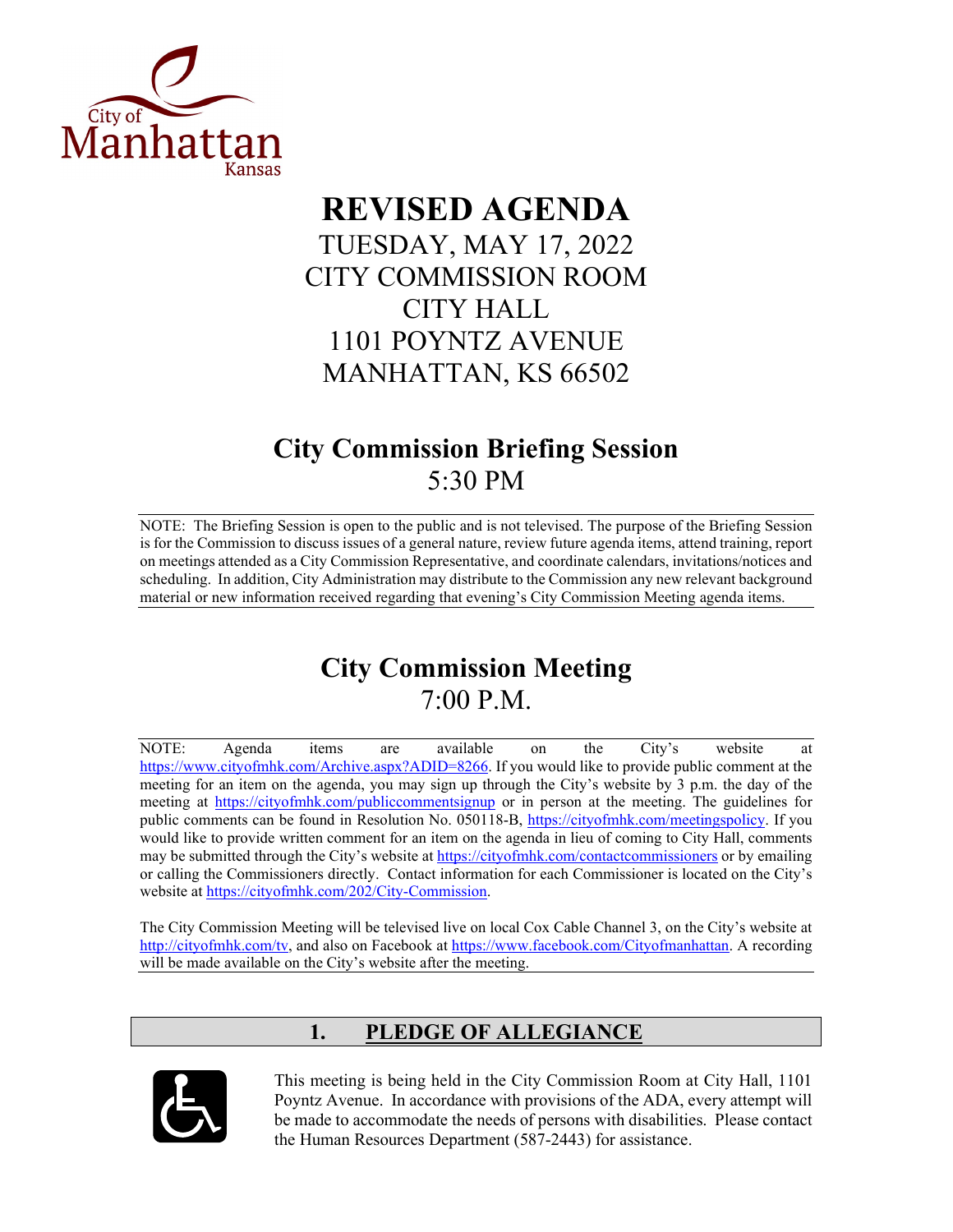Agenda City Commission Meeting Tuesday, May 17, 2022 Page 2

# **2. COMMISSIONER COMMENTS**

# **3. CONSENT AGENDA**

**[Items on the Consent Agenda are those of a routine and housekeeping nature or those items which have previously been reviewed by the City Commission and may be approved in one motion. A Commissioner may request an item be moved to the end of the General Agenda.]** 

#### A. *MINUTES*

1. Approve the [minutes](https://manhattanks.sharepoint.com/:b:/s/CommissionPacket/EWrg53E8BCxCgZBTYLBImLEBJXISA4BbtjjV6ec2YPy8-g?e=Ycgqtx) of the Regular City Commission Meeting held Tuesday, May 3, 2022.

#### B. *CLAIMS/PAYMENTS*

1. Approve [Claims Register No. 3004](https://manhattanks.sharepoint.com/:b:/s/CommissionPacket/ETM5SOSeT39GhD-HU1LC0sABQmL1rtxAKjM4paHMfy-DJA?e=vOnY1a) authorizing and approving the payment of claims from April 27, 2022, - May 10, 2022, in the amount of \$5,873,128.63.

#### C. *LICENSES*

1. Approve a [Tree Maintenance License](https://manhattanks.sharepoint.com/:b:/s/CommissionPacket/EQYbX5npmodNmLVzKwEmFJABwtibrSTW5zLzg28ip0c90w?e=gNyh3J) for calendar year 2022 for Asplundh Tree Expert LLC, 708 Blair Mill Road, Willow Grove, Pennsylvania.

#### D. *SECOND AND FINAL READING*

- 1. Approve accepting the best bid for selling the bonds to Robert W. Baird  $\&$ Co., Inv., of Redbank, New Jersey, and approve Ordinance No. 7574 issuing \$2,100,000 of [General Obligation Bonds Series 2022-A](https://manhattanks.sharepoint.com/:b:/s/CommissionPacket/Ee695WgY3JJPujeDVH4FET8BYusO3N-yPcweaeENm5SuEg?e=6Ek0gi) to finance the following nine (9) public improvement districts: *1100 Block Alley between Ratone Street and Bertrand Street – Street (ST1712); Cumberland Road – Street (ST1710); The Hartford Addition/The Hartford Addition, Unit Two – Design Only – Sanitary Sewer (SS1622), Street (ST1609) and Water (WA1618); 17th Street and Houston Street – Sanitary Sewer (SS1204); and The Ames Addition – Sanitary Sewer (SS1804), Street (ST1805), and Water (WA1805); and South Delaware Storm Drainage Improvements Project – (SM1706)* and Resolution No. 051722-A ratifying delivery of the Series 2022-A bonds to the low bidder.
- 2. Override the recommendation of approval by the Planning Board on a prior version of the Manhattan Development Code and [approve Ordinance No.](https://manhattanks.sharepoint.com/:b:/s/CommissionPacket/ERff53S5kDFOhkUufvp-I8YBTt2pGRFja_FFQu3jBWmh-A?e=TjqUsc)  [7575 amending the Manhattan Development Code,](https://manhattanks.sharepoint.com/:b:/s/CommissionPacket/ERff53S5kDFOhkUufvp-I8YBTt2pGRFja_FFQu3jBWmh-A?e=TjqUsc) as changed from first reading to accommodate expedited enforcement which was not in the version recommended by the Manhattan Urban Area Planning Board..

#### E. *FIRST READING*

- 1. Approve first reading of an ordinance amending [Chapter 2, Article V,](https://manhattanks.sharepoint.com/:b:/s/CommissionPacket/Eb-b-WktqLJAhWIO0fnM-7kBmvwF9pTeZYeXkdOcGg4f7g?e=V68UHv)  [Division 2](https://manhattanks.sharepoint.com/:b:/s/CommissionPacket/Eb-b-WktqLJAhWIO0fnM-7kBmvwF9pTeZYeXkdOcGg4f7g?e=V68UHv) relating to the City of Manhattan Municipal Court.
- 2. Approve first reading of an ordinance amending various provisions of [Chapter 2, Administration, of the Code of Ordinances,](https://manhattanks.sharepoint.com/:b:/s/CommissionPacket/EXESN-lHOX9CjnOcMaqOqGsB3oruXQYuzS97jy21R642DQ?e=nI82Oy) relating to the governing body and the city manager and to bonds required for city officials and employees.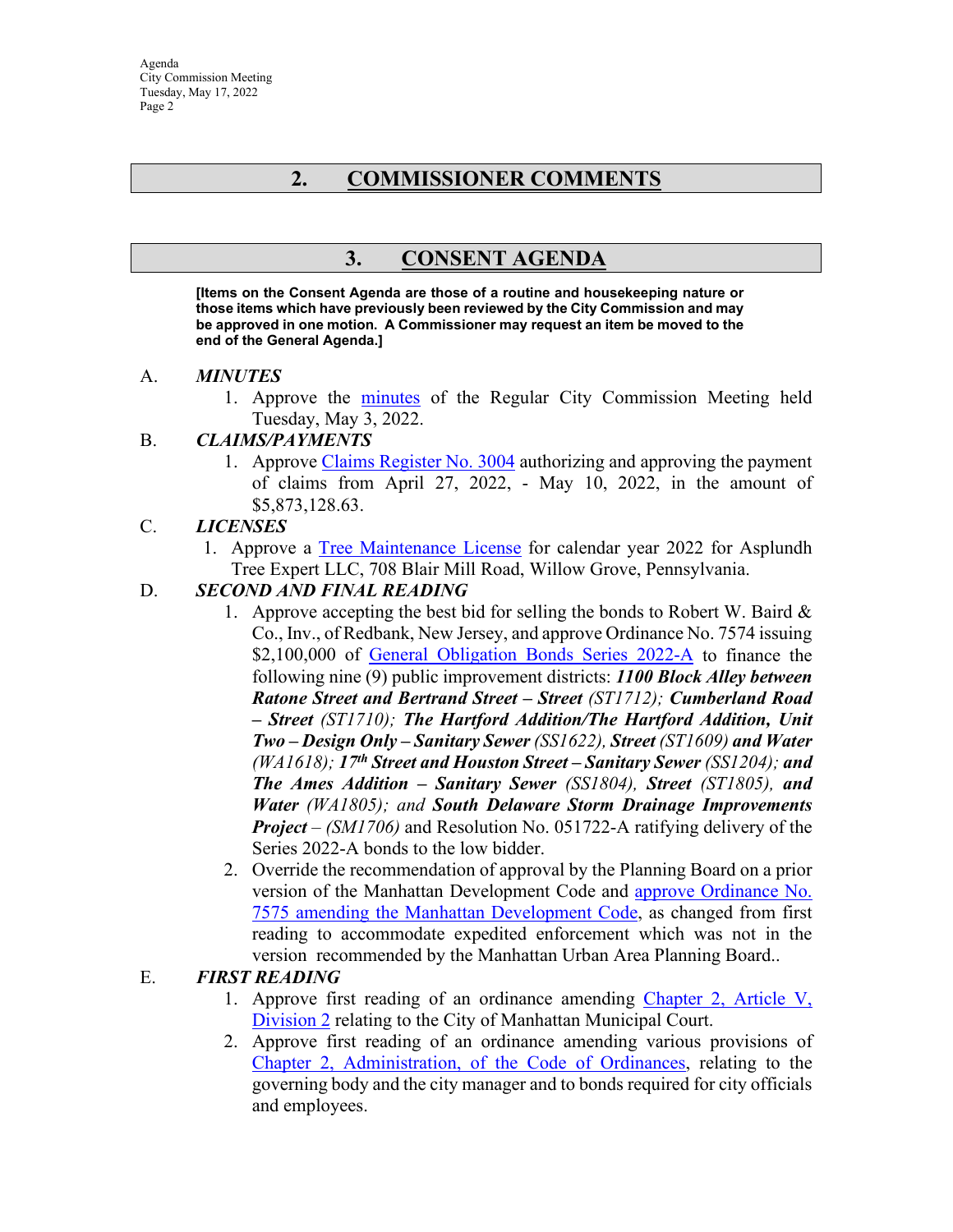3. Approve first reading of an [ordinance authorizing the issuance of](https://manhattanks.sharepoint.com/:b:/s/CommissionPacket/EcRyt5PBaZNMgzs-7s6eogABwSYa5rhaKCVeZOYH0KoThw?e=6QHeAS) STAR [bonds, Series 2022-1](https://manhattanks.sharepoint.com/:b:/s/CommissionPacket/EcRyt5PBaZNMgzs-7s6eogABwSYa5rhaKCVeZOYH0KoThw?e=6QHeAS) for the purpose of providing funds to finance certain costs relating to the Art and Light Museum project.

### F. *RESOLUTIONS*

- 1. Find the Petitions sufficient and approve Resolution Nos. 051722-B and 051722-C finding the projects advisable and authorizing construction for the Stadel Road [Sanitary Sewer Benefit District,](https://manhattanks.sharepoint.com/:b:/s/CommissionPacket/EVtU_MjKX79HitIJXfmADikBuUw2C59tlrmabNaPecUk5A?e=WnKuKh) Parts A and B, Sanitary Sewer Improvements (SS2112). *This item has been removed at the request of City Administration.*
- 2. Ratify acceptance of the best bid for the notes to Commerce Bank, of Kansas City, Missouri, and [approve Resolution No. 051722-D, issuing](https://manhattanks.sharepoint.com/:b:/s/CommissionPacket/EV_mrKfJVNJHko8ZFaGgyjcBdZkS3Jd8sKROSw63orxLqA?e=IelIeQ)  [\\$10,985,000 in temporary notes \(Series 2022-02\)](https://manhattanks.sharepoint.com/:b:/s/CommissionPacket/EV_mrKfJVNJHko8ZFaGgyjcBdZkS3Jd8sKROSw63orxLqA?e=IelIeQ) to finance the following eight (8) capital projects: *Airport Parking Lot Construction, Phase 1 and Phases 1-4 Design (AP1201, AP1502, AP1801); 2019 Emergency Sanitary Sewer Repairs for Bluemont Avenue & Hayes Drive (SS1920); 2019 Emergency Sanitary Sewer Repairs for Levee Drive & Hayes Drive (SS1921); Little Kitten Avenue and Plymouth Road Stormwater Improvements (SW2006); STAR A Biosolids Land Acquisition (SP2004); 2020 Waterline Improvements (WA2001);* and six (6) special assessment projects: *Elijah Addition Sanitary Sewer (SS1916), Street (ST1906), and Water Improvements (WA1916); and Henry Addition Sanitary Sewer (SS2107), Street (ST2104), and Water Improvements (WA2106).*
- 3. Approve [Resolution No. 051722-E authorizing a Special Event with](https://manhattanks.sharepoint.com/:b:/s/CommissionPacket/ESqk3pqaYn9IkuadkbKU8U0Bw-cZW7Wd804LYgS7nfvtkg?e=PYJ0nn)  [Alcohol Permit](https://manhattanks.sharepoint.com/:b:/s/CommissionPacket/ESqk3pqaYn9IkuadkbKU8U0Bw-cZW7Wd804LYgS7nfvtkg?e=PYJ0nn) for Manhattan's High School Alumni Reunion to occur on June 11, 2022.

## G. *PROFESSIONAL SERVICES*

- 1. Authorize the Mayor and City Clerk to execute a [professional engineering](https://manhattanks.sharepoint.com/:b:/s/CommissionPacket/EegQh8EDme9DgDb3aahkQ0MB0mS0VyY3uwGfOxQxLvnVMw?e=qXRi4g)  [services agreements for design services with Bartlett and West, of](https://manhattanks.sharepoint.com/:b:/s/CommissionPacket/EegQh8EDme9DgDb3aahkQ0MB0mS0VyY3uwGfOxQxLvnVMw?e=qXRi4g)  [Manhattan, Kansas, in an amount not to exceed \\$240,010.00, for the Valley](https://manhattanks.sharepoint.com/:b:/s/CommissionPacket/EegQh8EDme9DgDb3aahkQ0MB0mS0VyY3uwGfOxQxLvnVMw?e=qXRi4g)  [Drive Sidewalk project \(PD2201\)](https://manhattanks.sharepoint.com/:b:/s/CommissionPacket/EegQh8EDme9DgDb3aahkQ0MB0mS0VyY3uwGfOxQxLvnVMw?e=qXRi4g) and in an amount not to exceed \$60,570.00 for the 5<sup>th</sup> Street and Leavenworth Street Pedestrian Improvements project (PD2102).
- 2. Authorize the Mayor and City Clerk to execute a [professional services](https://manhattanks.sharepoint.com/:b:/s/CommissionPacket/EWSfhbqGqc5JmYf73UofwAIBfl4KLaElWTs02aW2DyiM8g?e=fOJAy7)  [agreement for design services with Alfred Benesch and Company, of](https://manhattanks.sharepoint.com/:b:/s/CommissionPacket/EWSfhbqGqc5JmYf73UofwAIBfl4KLaElWTs02aW2DyiM8g?e=fOJAy7)  Manhattan, Kansas, in an amount not to exceed  $$221,812.00$ , for the  $4<sup>th</sup>$ [Street and Houston Street \(ST2205\) and Storm Sewer \(SW2211\)](https://manhattanks.sharepoint.com/:b:/s/CommissionPacket/EWSfhbqGqc5JmYf73UofwAIBfl4KLaElWTs02aW2DyiM8g?e=fOJAy7) Improvements.

## H. *BID AND AWARD*

1. Approve, pursuant to Charter Ordinance No. 62, the procedure used by Administration for selecting the Contractor for the project; and, authorize the Mayor and City Clerk to execute a [contract amendment in the amount](https://manhattanks.sharepoint.com/:b:/s/CommissionPacket/Ee0WEWHtjABCo0N00c3OJeIBCDFJdxbl8T0dID99fAIVcA?e=h7b8La)  [of \\$2,678,610.75 with Bayer Construction, of Manhattan, Kansas, for the](https://manhattanks.sharepoint.com/:b:/s/CommissionPacket/Ee0WEWHtjABCo0N00c3OJeIBCDFJdxbl8T0dID99fAIVcA?e=h7b8La)  [North Campus Corridor, Phase VIII, North Manhattan Avenue Streetscape](https://manhattanks.sharepoint.com/:b:/s/CommissionPacket/Ee0WEWHtjABCo0N00c3OJeIBCDFJdxbl8T0dID99fAIVcA?e=h7b8La)  [and Lighting Project \(SP2101\)](https://manhattanks.sharepoint.com/:b:/s/CommissionPacket/Ee0WEWHtjABCo0N00c3OJeIBCDFJdxbl8T0dID99fAIVcA?e=h7b8La) completion.